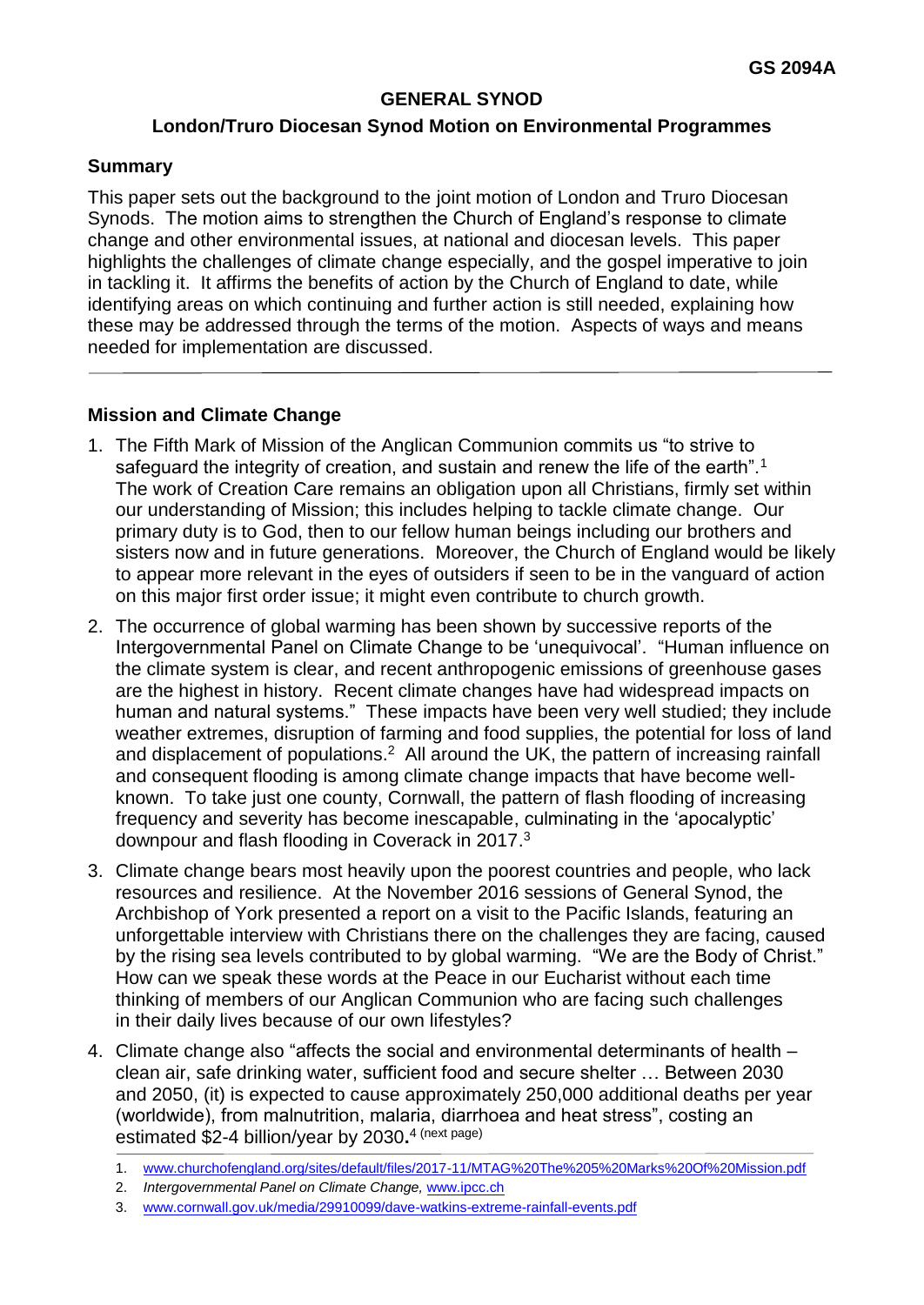In the UK alone, the latest Climate Change Risk Assessment tells us that health-related deaths will rise from 2,000 per year now to 7,000 per year in the 2050s, due to climate change as well as the ageing population. But "areas with weak health infrastructure – mostly in developing countries – will be the least able to cope … Reducing emissions of greenhouse gases through better transport, food and energy-use choices can result in improved health."4,5

5. The Paris Climate Agreement of 2015 achieved for the first time near unanimity among countries upon a plan to tackle climate change. Seven years before, the UK parliament enacted legislation and targets to tackle climate change; progress is monitored by the Committee on Climate Change. All countries, governments and societies need to turn the Paris agreement into effective action "by keeping (to) a global temperature rise this century well below 2 degrees Celsius above pre-industrial levels" and pursuing efforts "to limit the temperature increase even further to 1.5 degrees Celsius".  $6,7$ 

# **Action by the Church of England**

- 6. The contribution of faith communities around the Paris negotiations has been well recognised, including by the UN's then Climate Change Executive Secretary Christiana Figueres.<sup>8</sup> This position of leadership needs to be sustained and strengthened. Action is needed on the environment and climate change, as well as advocacy.
- 7. Key events so far, relevant to our motion, have included:
	- a) 2005 'Sharing God's Planet' paper to General Synod;
	- b) 2006 Shrinking the Footprint (StF) campaign established; 60% target set for saving energy and carbon by 2050;
	- c) 2007 Faber Maunsell (now AECOM) makes estimates of energy and carbon emissions across the whole CoE estate;
	- d) 2009 'Church and Earth' report recommends raising target to 80% (same as UK targets under the Climate Change Act), with a 42% target by 2020. These targets have been campaign policy since that time, declared on the Churchcare website; <sup>9</sup>
	- e) 2012-'13 Second national energy audit.<sup>10</sup>
- 8. These and other initiatives have been a combination of top down encouragement and bottom up action. The Church of England's Environmental Programmes (CoEEP, formerly Shrinking the Footprint) have been broad and deep, as can be seen on the Churchcare and many diocesan websites. The CoE has a high profile in this regard.
- 9. At the same time, criticisms have been expressed that the Church of England has failed to go far enough. It has been claimed that the CoE "makes no reference to how much savings (of energy and carbon emissions) have been made to date".<sup>11</sup>
	- 4. *World Health Organisation,* [www.who.int/en/news-room/fact-sheets/detail/climate-change-and-health](http://www.who.int/en/news-room/fact-sheets/detail/climate-change-and-health)
	- 5. [www.theccc.org.uk/2018/01/04/uk-cities-climate-change/#\\_ftn6](http://www.theccc.org.uk/2018/01/04/uk-cities-climate-change/#_ftn6)
	- 6. *UN Framework Convention on Climate Change,*  [https://unfccc.int/process-and-meetings/the-paris-agreement/the-paris-agreement;](https://unfccc.int/process-and-meetings/the-paris-agreement/the-paris-agreement)
	- 7. *UK Climate Change Act 2008*, [https://www.legislation.gov.uk/ukpga/2008/27/contents;](https://www.legislation.gov.uk/ukpga/2008/27/contents) *Committee on Climate Change*, [www.theccc.org.uk](http://www.theccc.org.uk/)
	- 8. [https://unfccc.int/news/religious-leaders-call-for-effective-paris-agreement;](https://unfccc.int/news/religious-leaders-call-for-effective-paris-agreement) <https://thinkprogress.org/250-faith-leaders-demand-nations-ratify-paris-climate-deal-c150f6a30ec3>
	- 9. [www.churchcare.co.uk/images/PDF/Church%20and%20Earth%20-%207%20yr%20plan.pdf](http://www.churchcare.co.uk/images/PDF/Church%20and%20Earth%20-%207%20yr%20plan.pdf)
	- 10. [www.churchcare.co.uk/shrinking-the-footprint/about-shrinking-the-footprint;](http://www.churchcare.co.uk/shrinking-the-footprint/about-shrinking-the-footprint) [www.churchcare.co.uk/shrinking](http://www.churchcare.co.uk/shrinking-the-footprint/about-shrinking-the-footprint/about-the-campaign/the-church-s-carbon-footprint)[the-footprint/about-shrinking-the-footprint/about-the-campaign/the-church-s-carbon-footprint](http://www.churchcare.co.uk/shrinking-the-footprint/about-shrinking-the-footprint/about-the-campaign/the-church-s-carbon-footprint)
	- 11. [www.lawandreligionuk.com/2015/06/30/climate-change-the-archbishop-and-the-pope;](http://www.lawandreligionuk.com/2015/06/30/climate-change-the-archbishop-and-the-pope) [www.lawandreligionuk.com/2015/05/08/climate-change-and-the-cofe](http://www.lawandreligionuk.com/2015/05/08/climate-change-and-the-cofe)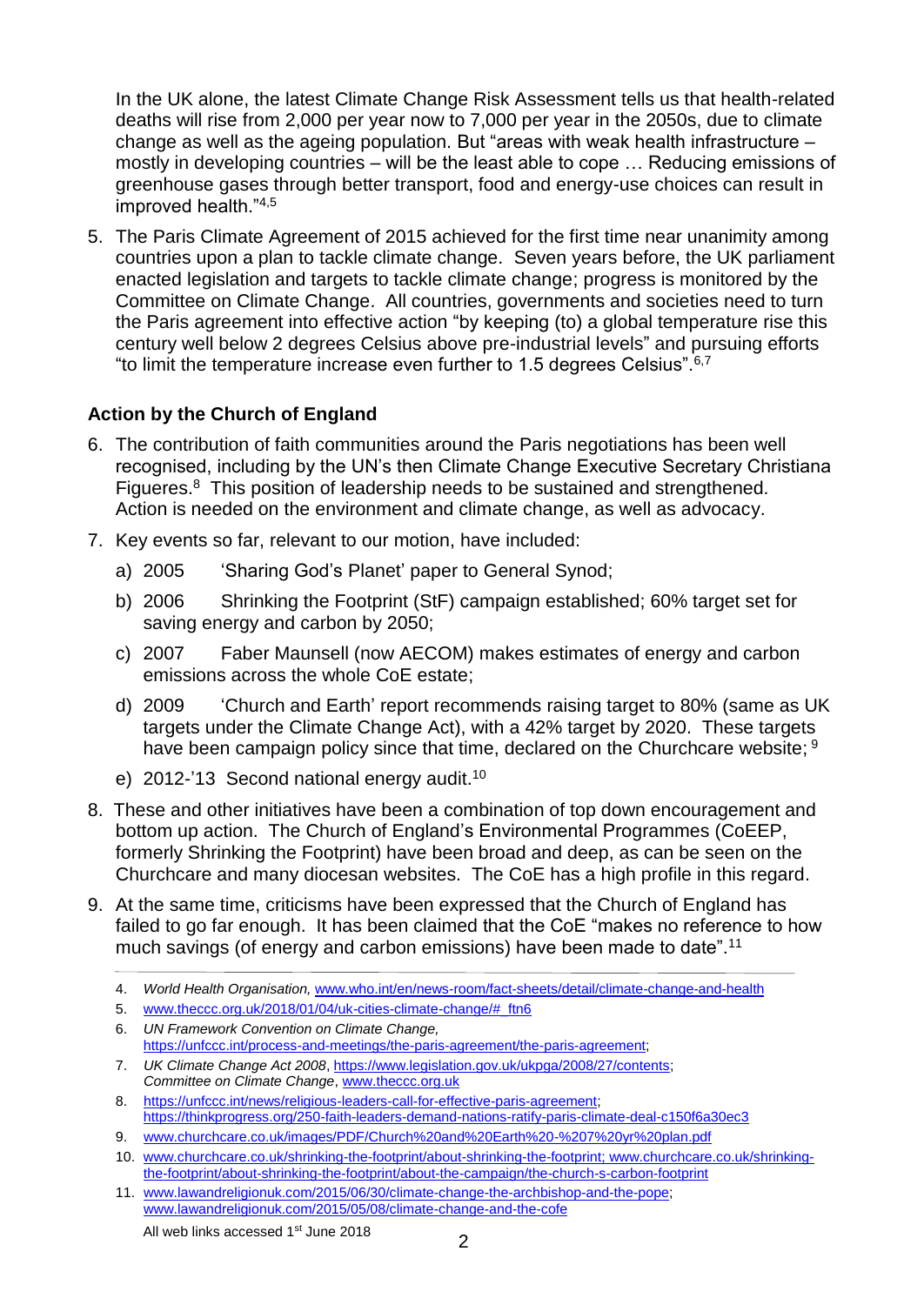That might seem unfair, bearing in mind the studies just referenced – but we are at present unready to update them with regular nationwide measurements. The audits in 2007 and 2012/13 were performed on different bases, and they were several years apart. To make a proper assessment of the trend, figures are needed on the same basis each year. Reports need to demonstrate progress towards our ambitious targets. Any level of ambition requires measurement and verification to sustain credibility. But to reach 2020 without a way to ascertain progress towards our public targets would entail a risk to the Church's reputation, potentially even to the reputation of the Gospel.

### **Provisions of the motion**

- 10.**Clauses (a) and (b)** of the motion have been amplified above. The remaining clauses seek to support the CoE Environmental Programmes as they progress further, while remedying the gaps that have been identified. Dioceses need to be fully on board with the national effort; **clause (c)** therefore "calls on every diocese to have an environmental programme with a designated member of the bishop's staff team to lead and advocate for the programme". A senior staff team member, cognizant of the complexities of the environmental challenge and with authority to speak into the financial and legal arrangements of the diocese, is key to providing the trusted leadership needed to make real advances in this area of work. The appointment of a Diocesan Environmental Officer (DEO) has been encouraged since the establishment of StF; DEOs, or coordinators of environment groups, are in post in 83% of dioceses; most are voluntary and/or combined with other portfolios.<sup>12</sup> Some can feel isolated, even beleaguered. Whereas the position of a DEO is hugely strengthened by the support and advocacy of a dedicated senior staff member, to whom they report.
- 11. The church in Cornwall offers examples of the benefits of such arrangements:
	- a) In relation to emergency planning, the Church can become involved in planning from the beginning, helping local government to support the needs of local people. Confident of official backing, the DEO can help prepare individuals and churches for the climatic events that will come our way, before the inevitable trauma, damage and financial costs are further exacerbated by under-preparedness.
	- b) Cornwall's '10 Pledges' challenge has proved an excellent way of engaging church members in personal activity around environmental issues, gaining credibility among other groups, beyond the Church. Church leaders can become a 'trusted messenger', mediating positive action when people are asked to take feasible and well targeted steps.<sup>13</sup>
	- c) The promotion of Eco Church awards yields many missional opportunities, offering new ways to invite like-minded others into engagement with the church community.
	- d) Within the Diocese, the DEO can be crucial in mediating between stakeholders and helping churches negotiate barriers to improvements in a church's infrastructure – for example, the recent installation of a biomass boiler on a school playground, to be shared between a parish church and local authority school.
	- e) An important educational role can be exercised with clergy and readers. A recent event in Truro has raised the profile of the environment in parishes – as evidenced by invitations to preach and lead courses. Visits to parishes and deaneries, sharing knowledge, education skills, resources and stories can encourage and inspire. Our churches are typically clergy-led, therefore when clergy become engaged, encouraged by the Diocese's leadership, congregations will too.

13. <http://climatevision.co.uk/top-ten-pledges>

<sup>12.</sup> [www.churchcare.co.uk/churches/church-buildings-council/who-s-who/deos](http://www.churchcare.co.uk/churches/church-buildings-council/who-s-who/deos)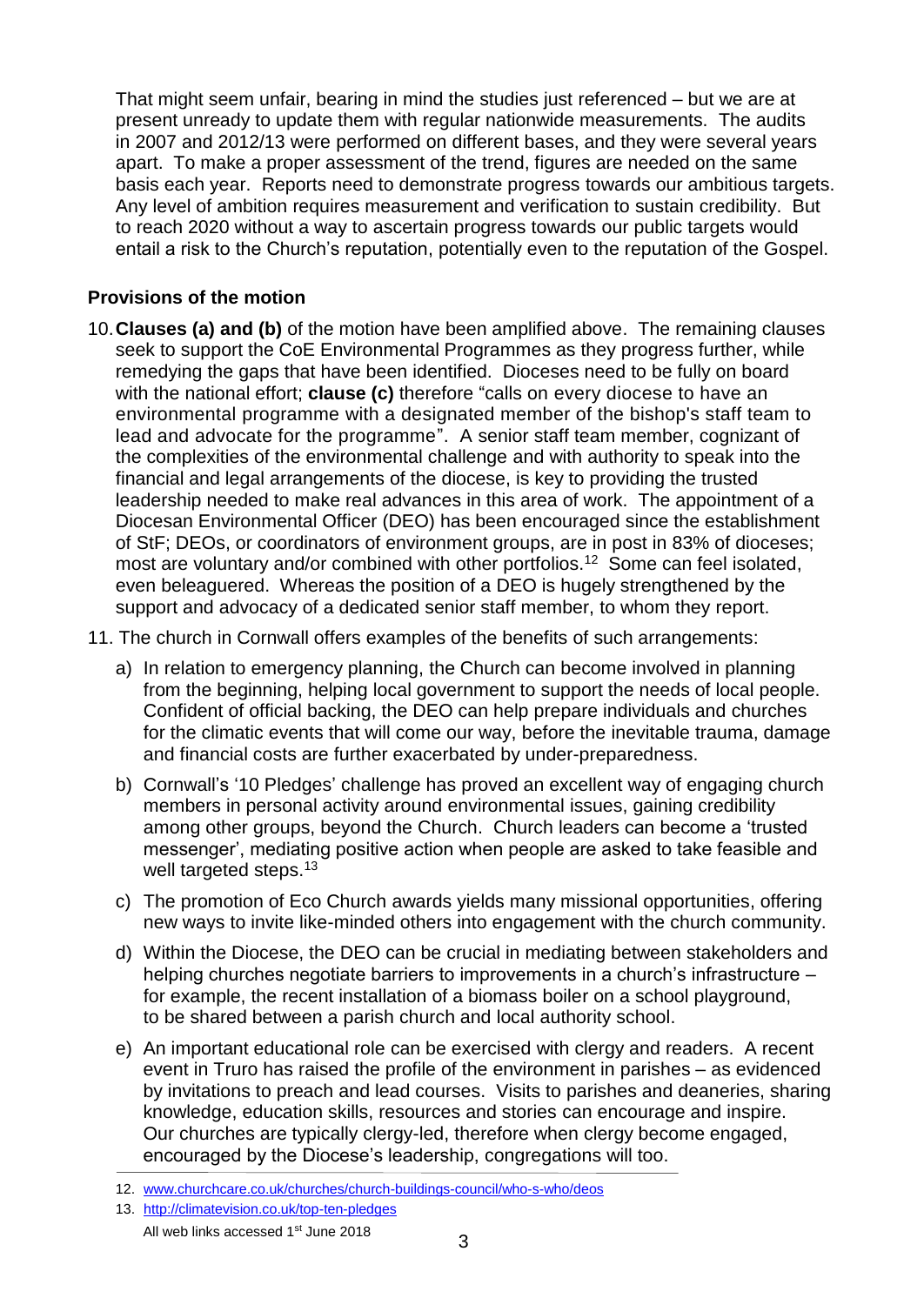- 12. At national level, a framework plan for future action needs to be prepared and promulgated, and this is duly called for by **clause (d)(i)**. This presents a great opportunity for the Church, not just in ordering its own programmes, but in contributing to and engaging with those of local and national government. For example, as part of Cornwall's devolution deal, a Strategic Resilience Network has been established, able to look beyond current funding cycles into a future which acknowledges climate change. These plans and the UK Government's 25 Year Environment Plan call for a strong structure of community and partnerships to enable appropriate action to be secured. 14,15
- 13. **Clause (d)(ii)** in the motion focusses on energy and carbon emissions by calling for "a simple tool, aiming to be operational by 2020, for annual collation of the energy consumption of cathedrals, churches and church halls and calculation of their total CO<sup>2</sup> emissions, to enable monitoring of progress …" In London, energy use (gas, oil and electricity) has been measured for the years  $2005-2016$  so far.  $CO<sub>2</sub>$  is calculated using nationally published carbon intensities and regional temperatures. Crucially, participation by parishes is voluntary; uptake has doubled from 25% in 2005 to 50% in 2016. Nationwide, returns from 10% of parishes would make a very good beginning.
- 14. Actions at national and diocesan level need to complement and reinforce each other. **Clause (d)(iii)** therefore advocates "promoting communication and peer-review between individual dioceses as a means of encouraging best practice in the area of environmental policy, with special reference to investments, property and land use; and activities supporting the CoEEP and Eco Church initiatives". A peer-review process has already proved fruitful across the whole range of activities in dioceses, identifying strengths, any weaknesses and opportunities for improvement. A similar process would bring further dividends, homing in on a particular area of work, in this case the environment, through which diverse knowledge and experience across different dioceses in their varying circumstances can be shared, adapted and applied more widely.
- 15. The policy of the NCIs on financial investments is treated by the motion preceding this motion on Synod's order paper. But investments at diocesan level extend beyond funds in the bank and in equities, to diocesan and parish property and land, which may comprise the greater part of a diocese's assets. These also need to be considered in relation to climate change, both in terms of the risks they carry as a consequence of climate change, and the contribution to climate change resulting from the operations that take place within them – their energy use, carbon emissions, water consumption, waste and recycling. Opportunities presented by churchyards and other diocesan and parish land include schemes to safeguard biodiversity, such as the Living Churchyard and Natural Capital evaluation.
- 16. Church-owned properties themselves can become targets for investment, contributing to sustainability and climate change mitigation. Major examples are the programmes of solar photovoltaic installations across parsonages in Chelmsford and Gloucester Dioceses, as well as Gloucester Cathedral and numerous other churches. Across the Truro Diocese's glebe land, a number of sites have been identified for possible renewable energy and energy storage, as a sustainable land use with a beneficial financial yield. Investments can also be made in non-church projects, such as the hydro-power project at Rydal Hall in Cumbria, in which Carlisle Diocese has invested.<sup>16</sup>

<sup>14.</sup> [www.cornwall.gov.uk/resiliencenetwork](http://www.cornwall.gov.uk/resiliencenetwork)

<sup>15.</sup> [www.gov.uk/government/publications/25-year-environment-plan](http://www.gov.uk/government/publications/25-year-environment-plan)

All web links accessed 1<sup>st</sup> June 2018 16. [www.carlislediocese.org.uk/news/1538/61/Rydal-Hall-hydro-electric-project-to-be-officially-opened-.html](http://www.carlislediocese.org.uk/news/1538/61/Rydal-Hall-hydro-electric-project-to-be-officially-opened-.html)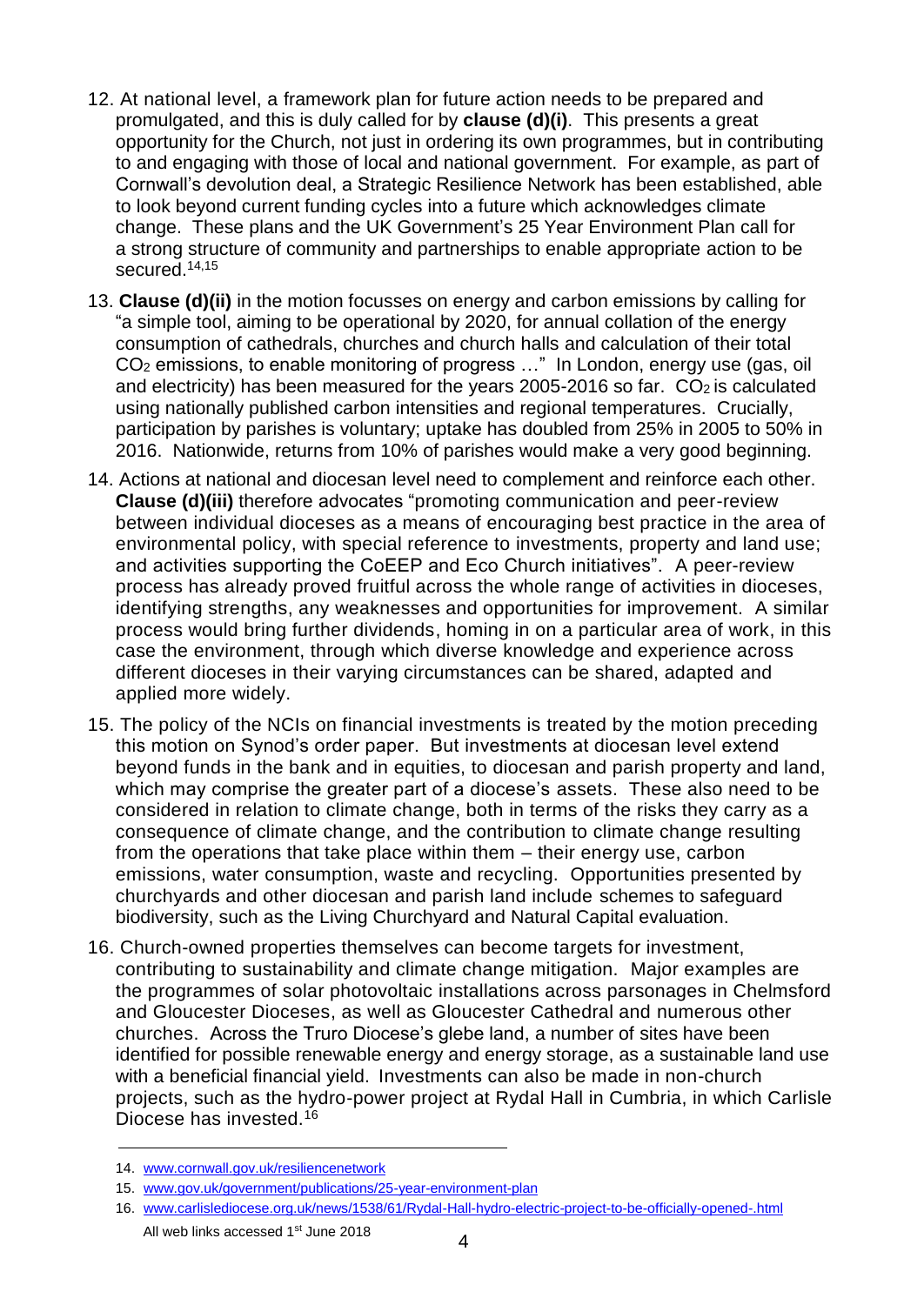17. Finally, progress on all aspects of CoEEP need to be monitored and publicly reported on. **Clause (d)(iv)** proposes that a triennial report from the national Environmental Working Group to General Synod would be appropriate.

# **Church growth and energy saving**

- 18. The relationship between growth and energy saving is a key aspect needing to be addressed. We want church growth and mission to flourish, "a growing church for all people and all places"<sup>17</sup>, at the same time as we reduce our energy and carbon. This also saves energy costs for our churches, money which can be better used for mission. Narratives of hope and of the common good resonate with the CoE's environmental campaigns. We desire to be a part of God's redeeming work for all Creation as well as for all people.<sup>18</sup> Climate change mitigation is a moral and a spiritual challenge, as well as a technical one. The Fifth Mark of Mission has already been referred to; one notable feature of which is how aspects of the Fifth Mark are implicit in all of the others.
- 19. But are mission and growth compatible with, specifically, saving energy? There is a complex relationship between the energy use of a church and its mission, depending on how much of the week and by how many persons the church is used. When places and times are unchanged, increased attendances do not require more light and heat (though improved comfort may draw more people in). Higher numbers can also increase income and scope for measures to improve energy efficiency. Increased week-round activity can help optimise heating and cooling cycles.
- 20. Experience in London has taught us that regular measurement and monitoring can be accompanied by absolute reductions in energy and carbon across the whole estate. Our data suggests that compared to the average, churches participating in our programmes<sup>19</sup> are c 50% better at energy saving, and even c 100% better at reducing carbon emissions! Recent audits (2017) of 24 churches in a single deanery compare favourably with diocese-wide energy use; these churches are also very high performers in terms of their level of activity. Comparison with an earlier programme of audits in 2009 shows CO2 down 37%, *and* person-hours up 36%. An open church and a busy church can be an energy-efficient church. These things go hand in hand.

# **Practicalities**

- 21. Issues of implementation include timing, especially in regard to our proposed system for measurement and reporting. The target date suggested in **clause (d)(ii)** conveys the urgency, and the need for reliable reporting of 2020 results, to assess progress by that date against the 42% target. Baseline figures are needed for comparison. Faber Maunsell's 2007 study (para 7 above) was a professional report by a well reputed firm, intended to be used as the baseline for future measurements. Henceforward regularity is essential; one-off measurements are not sufficient. Successive years are needed, or the years measured may miss peaks and troughs, invalidating the trend line.
- 22. London employs a system integrated with parish annual returns; should this be deemed unacceptable, a separate system would appear to be feasible. One-off energy audits have great benefits, but are no substitute for annual reporting. Data collection through quinquennial inspections has been suggested; but inspecting architects and surveyors are not necessarily qualified to collect energy data and would need to be paid more. The information would still have to be collated and analysed, while no more than 20% would be available in each year.

<sup>17.</sup> [www.churchofengland.org/about/renewal-and-reform](http://www.churchofengland.org/about/renewal-and-reform) 

<sup>18</sup>*. Romans 8, Colossians 1*

All web links accessed  $1<sup>st</sup>$  June 2018 19. [www.london.anglican.org/kb/climate-action-programme](http://www.london.anglican.org/kb/climate-action-programme)